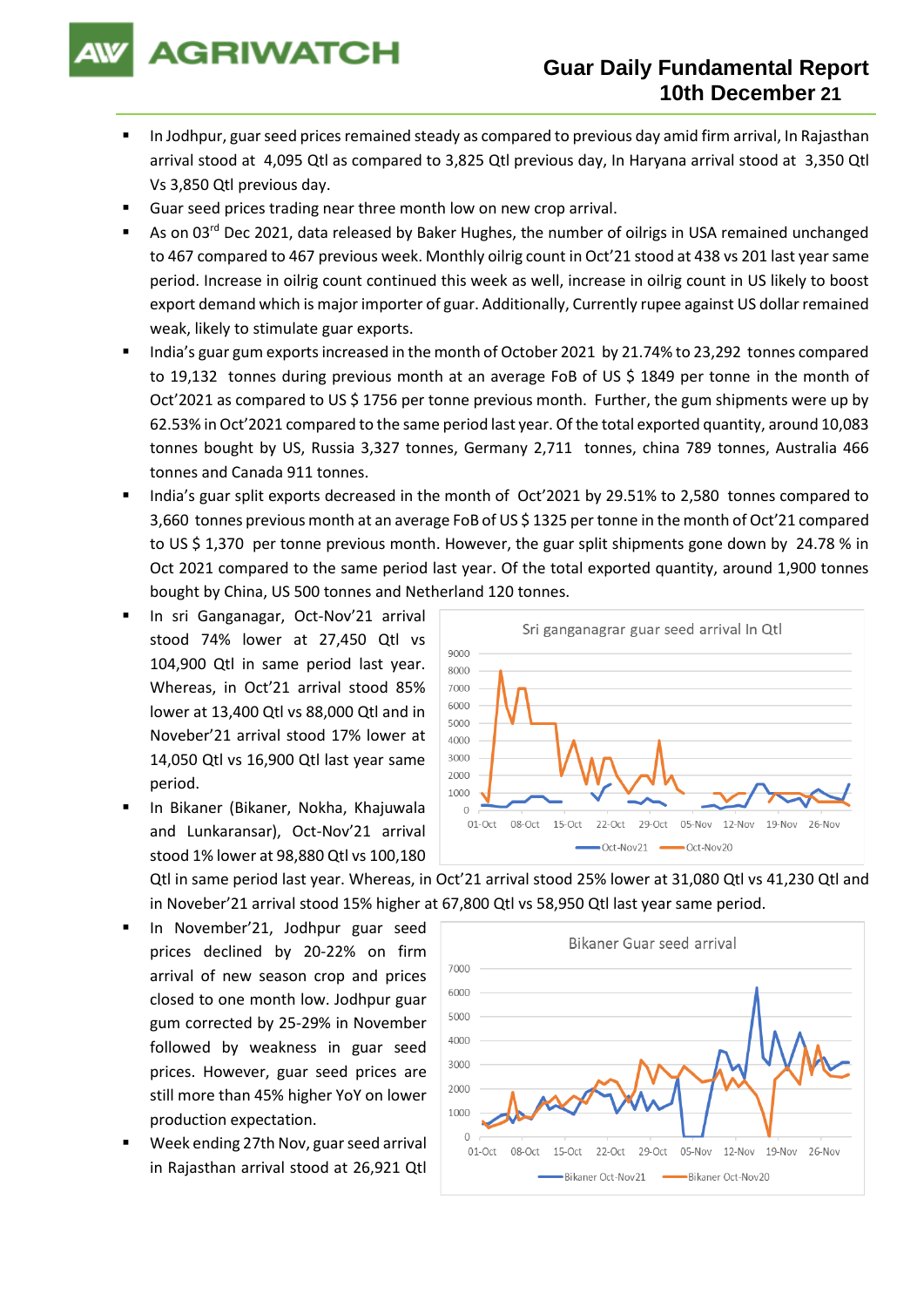**AGRIWATCH** 

vs 27,278 Qtl previous week, In Haryana arrival stood at 11,040 Qtl vs 7,210 Qtl previous week and in Gujarat arrival stood at 441 Qtl vs 556 Qtl previous week.

- As per sources, farmers are willing to hold more guar produce this year due to anticipation of higher prices in future.
- According to Rajasthan govt 2021-22 first advance estimates, Guar seed production estimate pegged at 13.73 lakh tonnes vs 11.36 lakh tonne last year, Additionally, 2021-22 acreage stood at 21.13 lakh hectare as compared to 24.84 lakh hectare last year. Yield pegged higher at 650 kg/Ha vs 458 kg/Ha last year.
- According to Gujarat govt 2021-22 first advance estimates, Guar Seed production estimate pegged at 1.01 lakh tonne Vs 0.85 Lakh tonnes last year, Additionally, 2021-22 acreage stood at 1.21 lakh ha Vs 1.22 lakh ha. Yield pegged higher at 873 kg/ha Vs 699 Kg/ Ha last year.
- According to the provisional data from Agricultural and Processed Food Products Export Development Authority (APEDA), the guar gum exports from India increased by 30% to 1.07 lakh tonnes during April-July (2020-2021) this fiscal vs 0.82 lakh tonnes during the corresponding period last year. In value terms, the exports witnessed a decline of 27% to Rs. 865 crores vs Rs. 683 Cr. crores same period last year.

### **Previous Updates:**

- India's guar gum exports increased in the month of September 2021 by 4.76% to 19,132 tonnes compared to 18,262 tonnes during Aug 2021 at an average FoB of US \$ 1756 per tonne in the month of Sept'2021 as compared to US \$ 1699 per tonne in the month of Aug 2021. Further, the gum shipments were up by 37.85% in Sept'2021 compared to the same period last year. Of the total exported quantity, around 7,535 tonnes is bought by US, Russia 3,261 tonnes, Germany 2,117 tonnes, china 696 tonnes, Australia 686 tonnes and Canada 547 tonnes.
- India's guar split exports increased in the month of Sept'2021 by 72.64% to 3,660 tonnes compared to 2,120 tonnes during Aug'2021 at an average FoB of US \$ 1370 per tonne in the month of Sept'21 compared to US \$ 1101 per tonne in the month of Aug'2021. However, the guar split shipments gone up by 83 % in Sept 2021 compared to the same period last year. Of the total exported quantity, around 3,330 tonnes bought by China, US 240 tonnes and Netherland 120 tonnes.
- **Outlook:** The guar seed and guar gum prices are likely to trade with weak to steady bias amid firm arrival. Guar seed prices are expected to trade around Rs5200-5600/Qtl.

| NCDEX-FUTURES MARKET - Guar Seed |         |      |             |      |              |               |         |           |         |
|----------------------------------|---------|------|-------------|------|--------------|---------------|---------|-----------|---------|
| <b>Contract</b>                  | %       | Open | <b>High</b> | Low  | <b>Close</b> | <b>Volume</b> | Change  | <b>OI</b> | Change  |
| <b>Dec-21</b>                    | $+0.27$ | 5816 | 5928        | 5788 | 5842         | 8510          | $-555$  | 16990     | $-4230$ |
| $Jan-22$                         | $+0.27$ | 5885 | 5990        | 5843 | 5905         | 32220         | $-2365$ | 56965     | 5115    |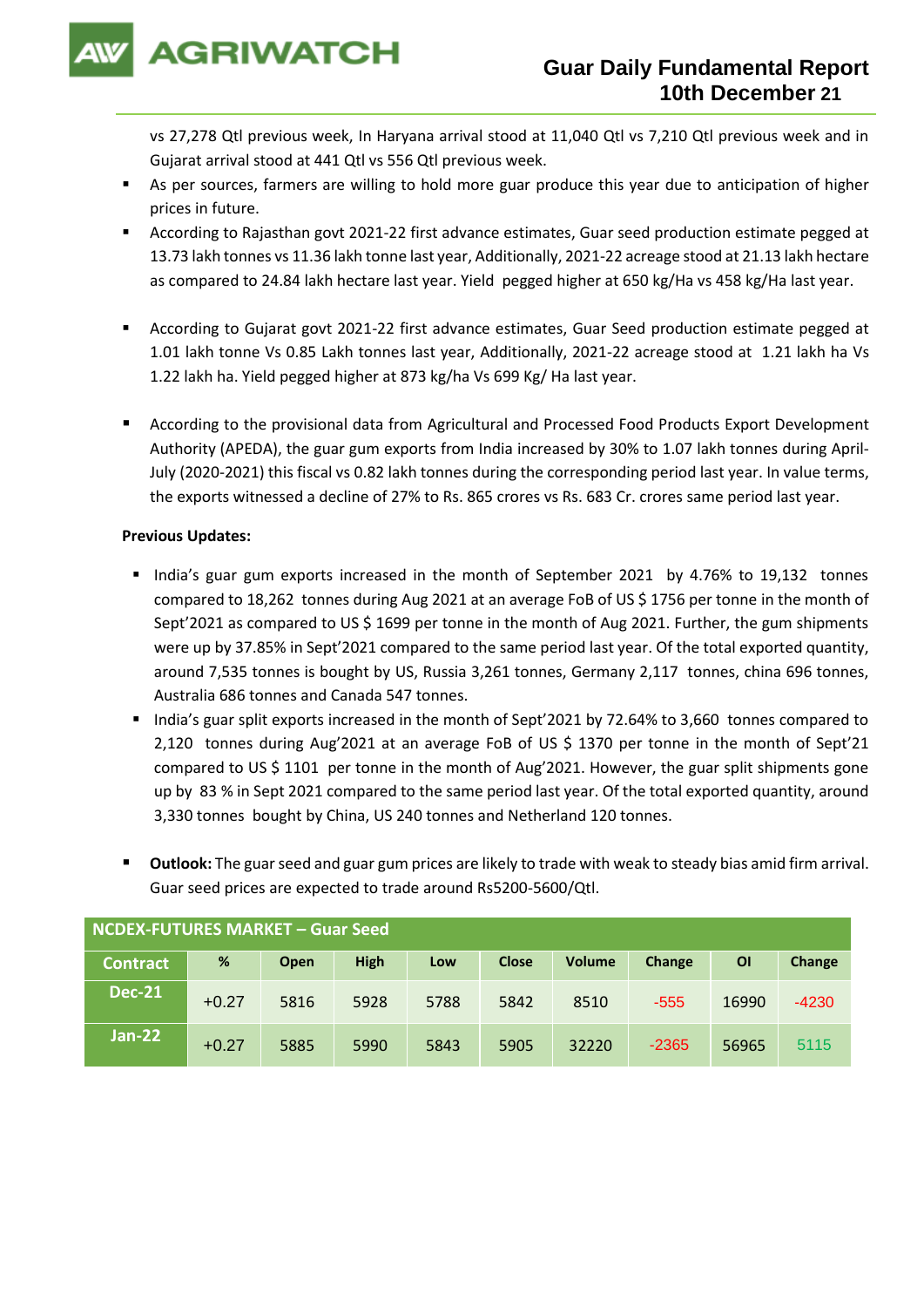

| <b>NCDEX-FUTURES MARKET- Guar Gum</b> |         |             |             |       |              |               |         |           |          |
|---------------------------------------|---------|-------------|-------------|-------|--------------|---------------|---------|-----------|----------|
| <b>Contract</b>                       | %       | <b>Open</b> | <b>High</b> | Low   | <b>Close</b> | <b>Volume</b> | Change  | <b>OI</b> | Change   |
| <b>Dec-21</b>                         | $+0.24$ | 9960        | 10600       | 9960  | 10356        | 4440          | 265     | 8345      | $-2,090$ |
| $Jan-22$                              | $+0.34$ | 10454       | 10735       | 10350 | 10490        | 13735         | $-1420$ | 44650     | 2,090    |

| <b>Guar seed Stock Position:</b> |              |                          |              |  |  |  |  |
|----------------------------------|--------------|--------------------------|--------------|--|--|--|--|
| <b>Stocks</b>                    | <b>Demat</b> | <b>In-Process</b>        | <b>Total</b> |  |  |  |  |
|                                  | 08-Dec-21    | 08-Dec-21                | 08-Dec-21    |  |  |  |  |
| <b>Bikaner</b>                   | 17131        | 80                       | 17211        |  |  |  |  |
| <b>Deesa</b>                     | 138          | -                        | 138          |  |  |  |  |
| Sri Ganganagar                   | 1291         | ۰                        | 1291         |  |  |  |  |
| <b>Jodhpur</b>                   | 714          | $\overline{\phantom{0}}$ | 714          |  |  |  |  |
| <b>Nokha</b>                     | ٠            | ۰                        | -            |  |  |  |  |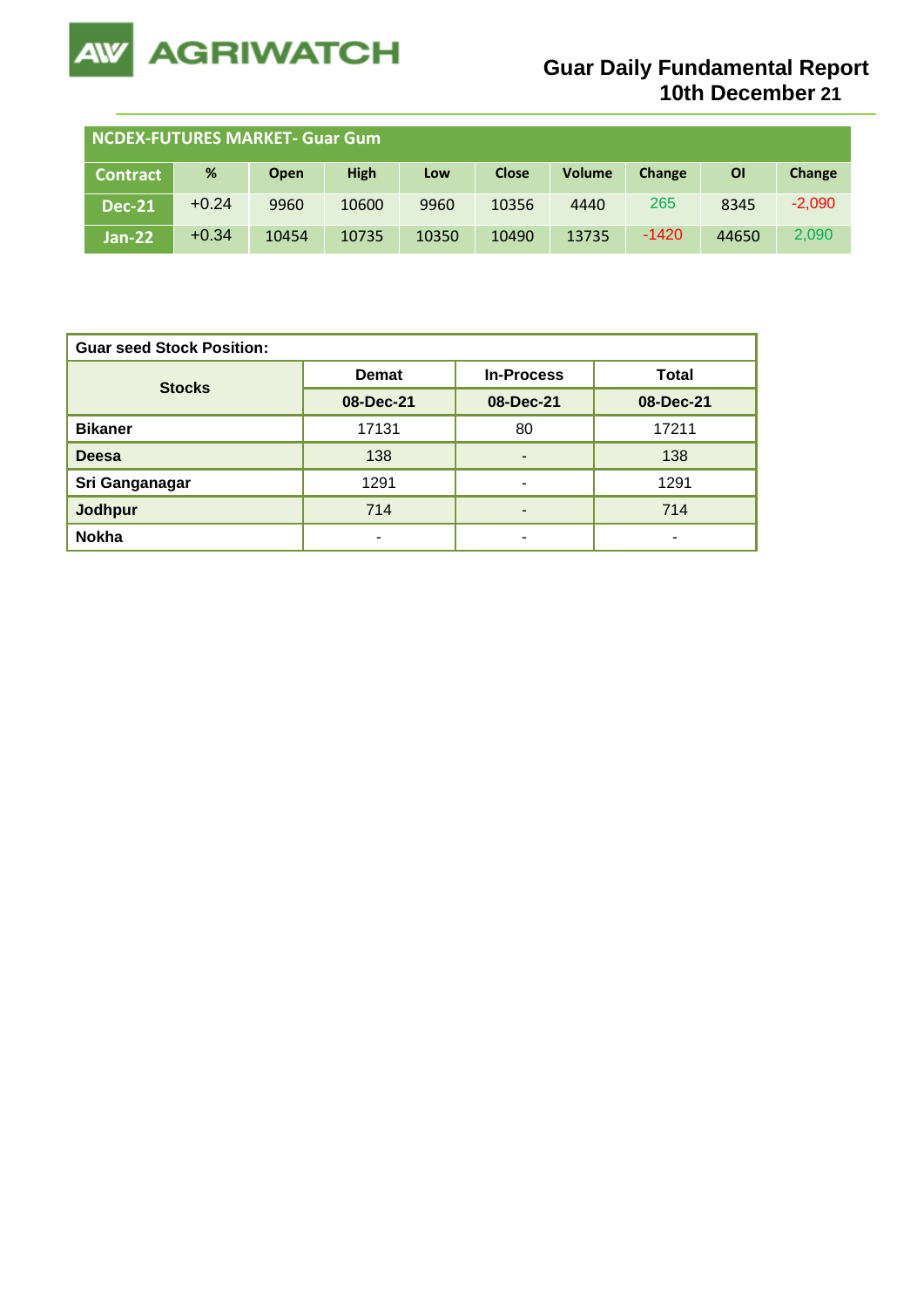

| <b>Guar Gum Stock Position:</b> |                |                          |              |
|---------------------------------|----------------|--------------------------|--------------|
| <b>Stocks</b>                   | <b>Demat</b>   | <b>In-Process</b>        | <b>Total</b> |
|                                 | 08-Dec-21      | 08-Dec-21                | 08-Dec-21    |
| <b>Deesa</b>                    | 120            | $\overline{\phantom{a}}$ | 120          |
| <b>Bikaner</b>                  | 3705           | 70                       | 3775         |
| Jodhpur                         | 13910          | 154                      | 14064        |
| <b>Nokha</b>                    | 4313           | 50                       | 4363         |
| Sri Ganganagar                  | 90             | $\overline{\phantom{0}}$ | 90           |
|                                 |                |                          | 09-Dec-21    |
| <b>Churi and Korma Prices:</b>  |                |                          | 09-Dec-21    |
| <b>Commodity</b>                | <b>Center</b>  |                          | Rs./75 kg.   |
| <b>Churi</b>                    | Jodhpur        |                          | 2321.25      |
| <b>Korma</b>                    | Jodhpur        |                          | 3533.25      |
| <b>Churi</b>                    | Sri Ganganagar |                          | <b>NA</b>    |
| <b>Korma</b>                    | Sri Ganganagar |                          | <b>NA</b>    |

| <b>Guar Export Prices:</b>         | 09-Dec-21                   | 09-Dec-21     |               |
|------------------------------------|-----------------------------|---------------|---------------|
|                                    | Variety                     | Value (Rs/Kg) | Value (\$/MT) |
| <b>Guargum/Split (Mundra Port)</b> |                             | <b>NR</b>     | <b>NR</b>     |
| <b>Guargum Powder</b>              | 200 Mesh 5000<br><b>CPS</b> | <b>NR</b>     | <b>NR</b>     |
|                                    | 200 Mesh 3500<br><b>CPS</b> | <b>NR</b>     | <b>NR</b>     |
| <b>Guargum Meal</b>                | Meal 40%                    | <b>NR</b>     | <b>NR</b>     |
|                                    | Meal 50%                    | <b>NR</b>     | <b>NR</b>     |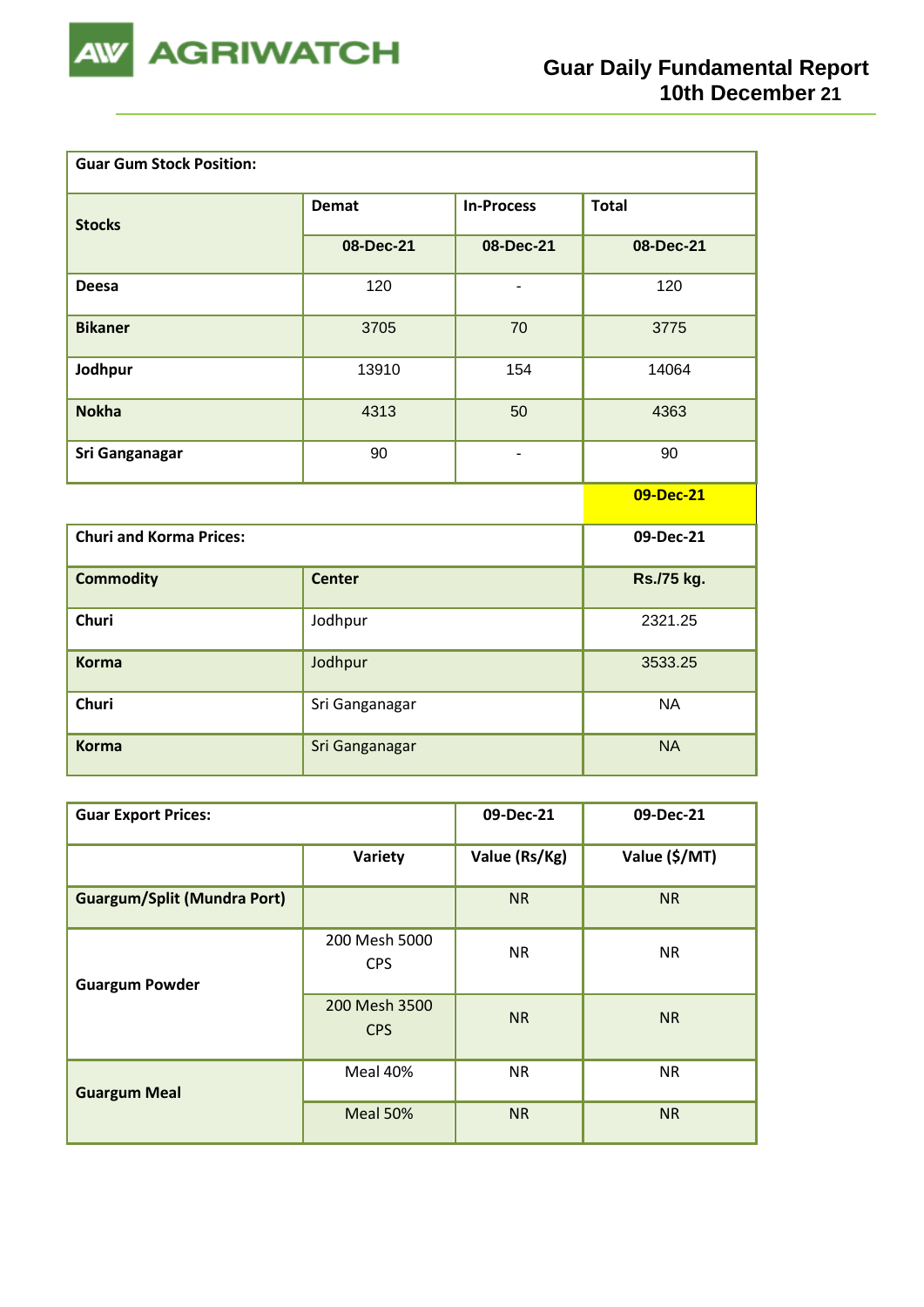

| <b>Guar seed EDD:</b> |                          |                          |                          |                          |                          |
|-----------------------|--------------------------|--------------------------|--------------------------|--------------------------|--------------------------|
|                       | 10-Dec-21                | 10-Jan-21                | 10-Feb-22                | 10-Mar-22                | 10-Apr-22                |
| <b>Bikaner</b>        | 200                      | 1582                     | 502                      | 40                       | 20                       |
| <b>Deesa</b>          | $\overline{\phantom{0}}$ | $\overline{\phantom{0}}$ | ٠                        | -                        | -                        |
| Sri Ganganagar        | 30                       | $\overline{\phantom{a}}$ |                          |                          |                          |
| Jodhpur               | $\overline{\phantom{0}}$ | $\overline{\phantom{0}}$ | $\overline{\phantom{a}}$ | $\overline{\phantom{a}}$ | -                        |
| <b>Nokha</b>          |                          | $\overline{\phantom{0}}$ | $\overline{\phantom{a}}$ | -                        | $\overline{\phantom{a}}$ |

| <b>Guar Gum EDD:</b> |                          |                          |                          |           |                          |
|----------------------|--------------------------|--------------------------|--------------------------|-----------|--------------------------|
|                      | 10-Dec-21                | 10-Jan-21                | 10-Feb-22                | 10-Mar-22 | 10-Apr-22                |
|                      |                          |                          |                          |           |                          |
| <b>Deesa</b>         | $\overline{\phantom{0}}$ | $\overline{\phantom{0}}$ | $\overline{\phantom{a}}$ | -         | $\overline{\phantom{0}}$ |
| <b>Bikaner</b>       | 50                       | 353                      | 74                       | 596       | $\overline{\phantom{0}}$ |
| Jodhpur              | 134                      | 80                       | 313                      | 546       | 690                      |
| <b>Nokha</b>         | 75                       | 200                      | 339                      | 249       | 389                      |
| Sri Ganganagar       | $\overline{\phantom{0}}$ | ۰                        | 10                       | -         | 30                       |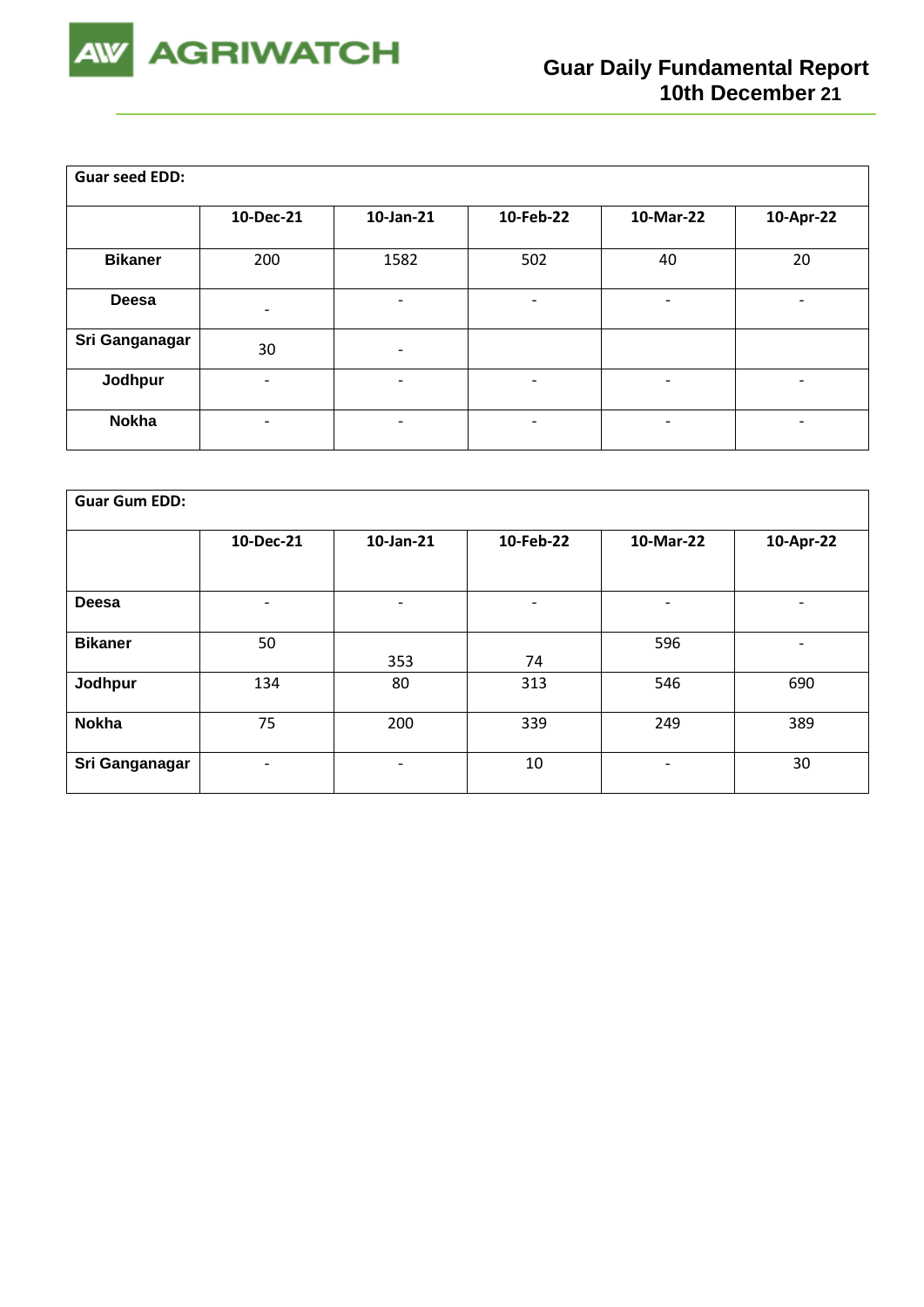

| <b>Guar Seed Prices at Key Spot Markets:</b> |                    |                           |              |                        |                |  |  |
|----------------------------------------------|--------------------|---------------------------|--------------|------------------------|----------------|--|--|
| <b>Commodity</b>                             |                    |                           |              | <b>Prices (Rs/Qtl)</b> |                |  |  |
| <b>Guar Seed</b>                             | <b>District</b>    | <b>Centre</b>             | 9-Dec-<br>21 | 8-Dec-<br>21           | <b>Change</b>  |  |  |
|                                              |                    | Jodhpur (Loose)           | 5300         | 5300                   | <b>Unch</b>    |  |  |
|                                              | Jodhpur            | Jodhpur(Delivery)         | 5565         | 5565                   | <b>Unch</b>    |  |  |
|                                              |                    | Sri-Ganganagar(Loose)     | 5500         | 5600                   | $-100$         |  |  |
|                                              |                    | Sri-Ganganagar (Delivery) | 5650         | 5750                   | $-100$         |  |  |
|                                              | Sri-Ganganagar     | Rawla (Loose)             | <b>NR</b>    | 5570                   | $\blacksquare$ |  |  |
|                                              |                    | Gharsana (Loose)          | <b>NR</b>    | NR                     | $\blacksquare$ |  |  |
|                                              |                    | Raisinghnagar (Loose)     | <b>NR</b>    | 5890                   | $\blacksquare$ |  |  |
|                                              |                    | Bikaner (Loose)           | 5630         | 5620                   | 10             |  |  |
|                                              |                    | Bikaner (Delivery)        | 5912         | 5901                   | 11             |  |  |
|                                              |                    | Nokha(Loose)              | 5550         | 5600                   | $-50$          |  |  |
| Rajasthan                                    | <b>Bikaner</b>     | Nokha (Delivery)          | 5828         | 5880                   | $-53$          |  |  |
|                                              |                    | Khajuwala (Loose)         | 5650         | 5550                   | 100            |  |  |
|                                              |                    | Khajuwala (Delivery)      | 5933         | 5828                   | 105            |  |  |
|                                              |                    | Lunkaransar (Loose)       | 5500         | 5400                   | 100            |  |  |
|                                              | Hanumangarh        | Hanumangarh (Loose)       | 5600         | 5500                   | 100            |  |  |
|                                              |                    | Hanumangarh (Delivery)    | 5880         | 5775                   | 105            |  |  |
|                                              |                    | Nohar (Loose)             | <b>NR</b>    | NR                     | $\blacksquare$ |  |  |
|                                              |                    | Pilibanga (Loose)         | <b>NR</b>    | <b>NR</b>              | $\blacksquare$ |  |  |
|                                              | <b>Nagaur</b>      | Nagaur (Loose)            | <b>NR</b>    | 5600                   | $\blacksquare$ |  |  |
|                                              | <b>Churu</b>       | Churu (Delivery)          | <b>NR</b>    | <b>NR</b>              | ۰              |  |  |
|                                              | <b>Alwar</b>       | Alwar (Loose)             | <b>NR</b>    | NR.                    |                |  |  |
|                                              | Hisar              | Adampur (Loose)           | 5500         | 5400                   | 100            |  |  |
|                                              |                    | Adampur (Delivery)        | 5775         | 5670                   | 105            |  |  |
|                                              | <b>Bhiwani</b>     | Bhiwani (Delivery)        | 5870         | 5800                   | 70             |  |  |
|                                              |                    | Siwani (Loose)            | 5700         | 5700                   | <b>Unch</b>    |  |  |
| Haryana                                      |                    | Sirsa (Loose)             | 5450         | 5400                   | 50             |  |  |
|                                              | <b>Sirsa</b>       | Dhabwali (Loose)          | <b>NR</b>    | NR                     | $\blacksquare$ |  |  |
|                                              |                    | Dhabwali (Delivery)       | <b>NR</b>    | NR                     | $\blacksquare$ |  |  |
|                                              |                    | Ellanabad (Loose)         | <b>NR</b>    | NR                     | $\blacksquare$ |  |  |
|                                              | Fatehabad          | Fatehabad (Loose)         | 5400         | 5500                   | $-100$         |  |  |
|                                              | <b>Banaskantha</b> | Deesa (Loose)             | <b>NA</b>    | <b>NA</b>              |                |  |  |
| Gujarat                                      | Patan              | Patan (Loose)             | 4675         | 5325                   | $-650$         |  |  |
|                                              | Rajkot             | Rajkot (Loose)            | 5700         | 5675                   | 25             |  |  |
|                                              | Jamnagar           | Dhrol (Loose)             | <b>NA</b>    | <b>NA</b>              | $\blacksquare$ |  |  |
| <b>Madhya Pradesh</b>                        | <b>Gwalior</b>     | Dabra (Loose)             | <b>NR</b>    | <b>NR</b>              | $\blacksquare$ |  |  |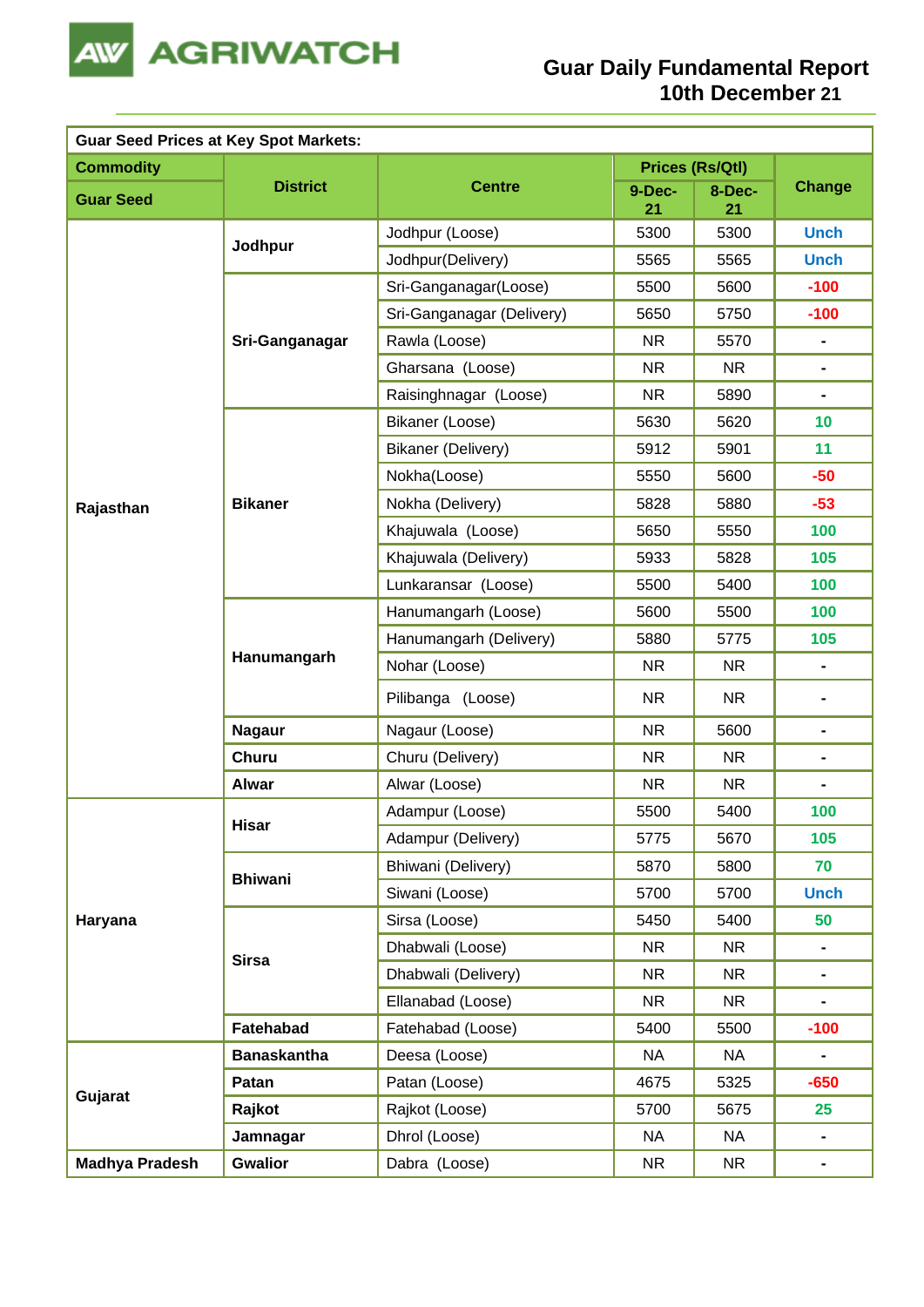

# **Guar Daily Fundamental Report 10th December 21**

| <b>Guar Gum</b> |                |              |           |           |                |
|-----------------|----------------|--------------|-----------|-----------|----------------|
| Rajasthan       | Jodhpur        | Jodhpur      | 10500     | 10350     | 150            |
|                 | <b>Alwar</b>   | Alwar        | <b>NR</b> | <b>NR</b> |                |
|                 | Hanumangarh    | Nohar        | <b>NR</b> | <b>NR</b> | $\blacksquare$ |
|                 | <b>Bhiwani</b> | Bhiwani      | 10000     | 9900      | 100            |
|                 | <b>Sirsa</b>   | <b>Sirsa</b> | 10800     | 10500     | 300            |
| Haryana         |                | Dhabwali     | <b>NR</b> | <b>NR</b> | ۰              |
|                 |                | Ellanabad    | <b>NR</b> | <b>NR</b> | $\blacksquare$ |
|                 | Fatehabad      | Fatehabad    | 10500     | 10300     | 200            |

| <b>Guar Seed Arrivals in Key Centers</b> |                    |                 |                |                            |                              |  |  |
|------------------------------------------|--------------------|-----------------|----------------|----------------------------|------------------------------|--|--|
| <b>Commodity</b>                         |                    |                 |                | <b>Arrivals (Quintals)</b> |                              |  |  |
| <b>Guar Seed</b>                         | <b>District</b>    | <b>Centre</b>   | 9-Dec-<br>21   | 8-Dec-<br>21               | <b>Change</b>                |  |  |
|                                          | Jodhpur            | Jodhpur         | 45             | 25                         | 20                           |  |  |
|                                          |                    | Sri-Ganganagar  | 800            | 800                        | <b>Unch</b>                  |  |  |
|                                          | Sri-Ganganagar     | Rawla           | <b>NR</b>      | 98                         |                              |  |  |
|                                          |                    | Gharsana        | <b>NR</b>      | <b>NR</b>                  | $\blacksquare$               |  |  |
|                                          |                    | Raisinghnagar   | <b>NR</b>      | 120                        | $\blacksquare$               |  |  |
|                                          |                    | <b>Bikaner</b>  | 1500           | 1200                       | 300                          |  |  |
|                                          | <b>Bikaner</b>     | Nokha           | 800            | 800                        | <b>Unch</b>                  |  |  |
| Rajasthan                                |                    | Khajuwala       | 300            | 300                        | <b>Unch</b>                  |  |  |
|                                          |                    | Lunkaransar     | 500            | 600                        | $-100$                       |  |  |
|                                          |                    | Hanumangarh     | 150            | 100                        | 50                           |  |  |
|                                          | Hanumangarh        | Nohar           | <b>NR</b>      | <b>NR</b>                  | $\blacksquare$               |  |  |
|                                          |                    | Pilibanga       | <b>NR</b>      | <b>NR</b>                  | $\blacksquare$               |  |  |
|                                          | <b>Nagaur</b>      | Nagaur          | <b>NR</b>      | 337                        | $\blacksquare$               |  |  |
|                                          | <b>Churu</b>       | Churu           | <b>NR</b>      | NR.                        | $\qquad \qquad \blacksquare$ |  |  |
|                                          | <b>Alwar</b>       | Alwar           | <b>NR</b>      | <b>NR</b>                  | $\blacksquare$               |  |  |
|                                          | <b>Hisar</b>       | Adampur         | 800            | 1200                       | $-400$                       |  |  |
|                                          | <b>Bhiwani</b>     | Bhiwani         | 600            | 1200                       | $-600$                       |  |  |
|                                          |                    | Siwani          | 400            | 200                        | 200                          |  |  |
| Haryana                                  |                    | Sirsa           | 1500           | 1200                       | 300                          |  |  |
|                                          | <b>Sirsa</b>       | <b>Dhabwali</b> | <b>NR</b>      | NR.                        | $\blacksquare$               |  |  |
|                                          |                    | Ellanabad       | <b>NR</b>      | NR.                        | $\blacksquare$               |  |  |
|                                          | Fatehabad          | Fatehabad       | 50             | 50                         | <b>Unch</b>                  |  |  |
|                                          | <b>Banaskantha</b> | Deesa           | <b>NA</b>      | <b>NA</b>                  | $\blacksquare$               |  |  |
| Gujarat                                  | Patan              | Patan           | $\overline{7}$ | 32                         | $-25$                        |  |  |
|                                          | Rajkot             | Rajkot          | 60             | 80                         | $-20$                        |  |  |
|                                          | Jamnagar           | Dhrol           | <b>NA</b>      | <b>NA</b>                  | $\blacksquare$               |  |  |